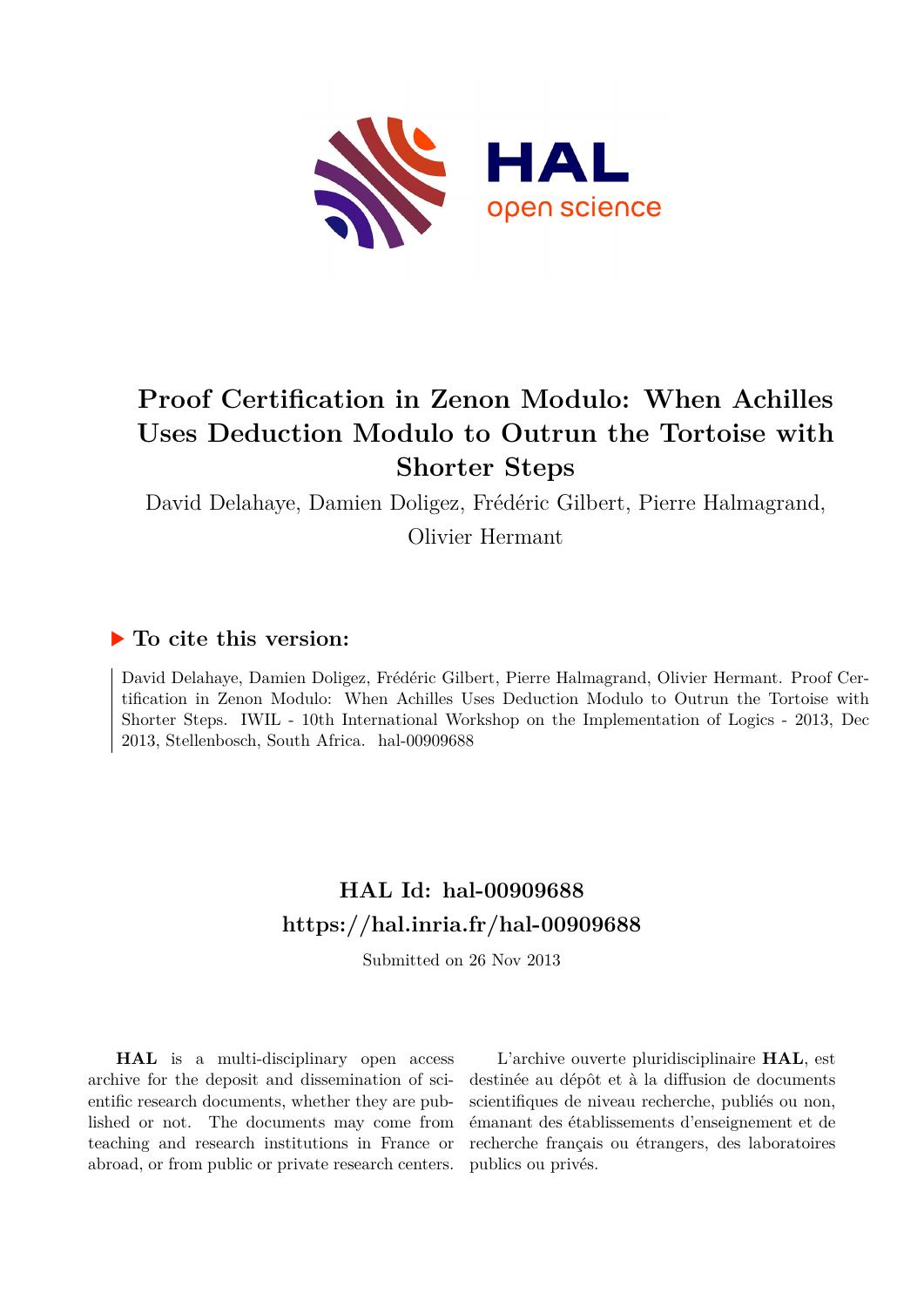## Proof Certification in **Zenon Modulo**: When Achilles Uses Deduction Modulo to Outrun the Tortoise with Shorter Steps<sup>∗</sup>

David Delahaye<sup>1</sup>, Damien Doligez<sup>2</sup>, Frédéric Gilbert<sup>2</sup>, Pierre Halmagrand<sup>1</sup> and Olivier Hermant<sup>3</sup>

> $1$  Cedric/Cnam/Inria, Paris, France, David.Delahaye@cnam.fr Pierre.Halmagrand@inria.fr 2 Inria, Paris, France, Damien.Doligez@inria.fr Frederic.Charles.Gilbert@inria.fr <sup>3</sup> CRI, MINES ParisTech, Fontainebleau, France, Olivier.Hermant@mines-paristech.fr

#### Abstract

We present the certifying part of the Zenon Modulo automated theorem prover, which is an extension of the Zenon tableau-based first order automated theorem prover to deduction modulo. The theory of deduction modulo is an extension of predicate calculus, which allows us to rewrite terms as well as propositions, and which is well suited for proof search in axiomatic theories, as it turns axioms into rewrite rules. In addition, deduction modulo allows Zenon Modulo to compress proofs by making computations implicit in proofs. To certify these proofs, we use Dedukti, an external proof checker for the λΠ-calculus modulo, which can deal natively with proofs in deduction modulo. To assess our approach, we rely on some experimental results obtained on the benchmarks provided by the TPTP library.

#### 1 Introduction

When dealing with automated theorem provers, the critical point is to ensure the soundness of the corresponding implementation: completeness is a minor concern and is often dismissed in favor of some strategies that focus efficiently on some categories of problems. To do so, two options can be considered: either formally proving the soundness of the implemented proof search method, or requiring the implementation to produce proof certificates, which can be checked to reach an appropriate degree of confidence.

The first option is clearly a difficult task, even though successful experiments have been carried out in this domain, in particular for SAT solving algorithms. This task is difficult because the tools used to formalize the soundness of algorithms provide constrained environments (frequently, functions must be total and must terminate), where it is arduous to encode the given algorithm that needs to be certified. In addition, it should be noted that the more sophisticated the algorithm is, the more difficult the soundness proof will be. As a consequence, the soundness proofs are generally made over variants of the initial algorithm, which may be far from the actual code, omitting the most error-prone parts of the algorithm.

The second option alleviates some of the difficulties inherent to the previous option, as it imposes no constraint over the proof search algorithm, which can be as clever as needed.

<sup>∗</sup>This work is supported by the BWare project [\[7\]](#page-5-0) (ANR-12-INSE-0010) funded by the INS programme of the French National Research Agency (ANR).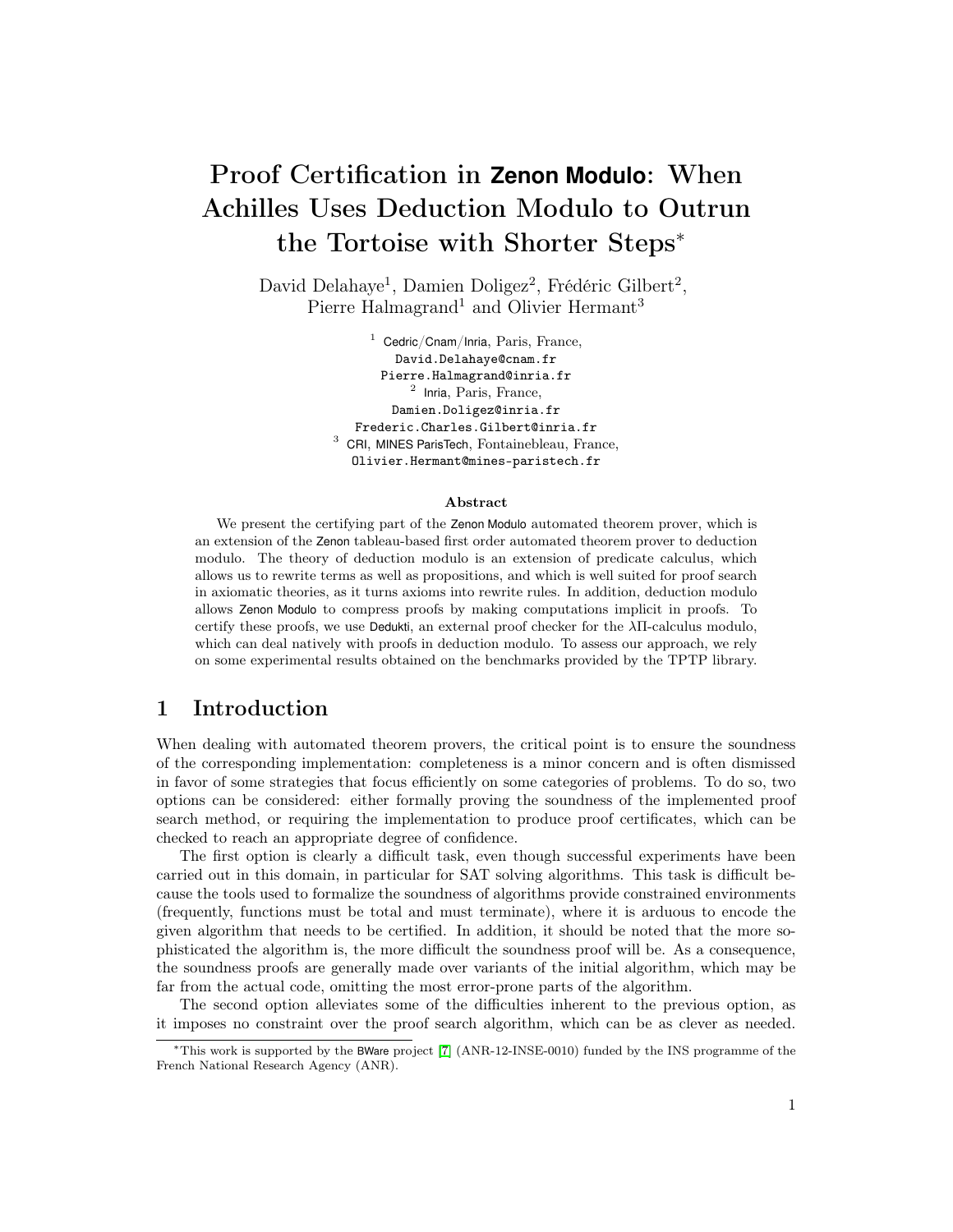However, we must prove the soundness for each result produced by the algorithm, which must therefore provide enough information to build these soundness proofs. This information is generally called proof certificate, and it has become fashionable these days that certifying automated theorem provers satisfy the De Bruijn criterion (formulated by Barendregt in [\[1\]](#page-5-1)), i.e. they generate proof certificates (or even directly proofs) in a format that can be independently checked by external proof tools. In addition, proof certificates must be of good quality and some principles tend to emerge in this domain. One of them is the Poincaré principle (also formulated by Barendregt in [\[1\]](#page-5-1)), which is directly related to the size of proofs and which states that traces of computation should not be included in proof certificates. In this case, the external proof checker is expected to redo computations and must be therefore adapted.

In this paper, we present the certifying part of the Zenon Modulo automated theorem prover [\[5\]](#page-5-2), which is an extension of the Zenon tableau-based first order automated theorem prover [\[3\]](#page-5-3) to deduction modulo. The theory of deduction modulo is an extension of predicate calculus, which allows us to rewrite terms as well as propositions, and which is well suited for proof search in axiomatic theories, as it turns axioms into rewrite rules. This way, we turn proof search among the axioms into computations, avoiding unnecessary blowups, and we shrink the size of proofs by recording only their meaningful steps (see [\[4\]](#page-5-4)). Zenon Modulo, just like Zenon, adopts a certifying approach, and is able to produce proofs to be checked by an external proof tool (in this sense, Zenon Modulo satisfies the De Bruijn criterion). In addition, deduction modulo allows Zenon Modulo to compress proofs by producing proofs with no trace of computation (in this sense, Zenon Modulo verifies the Poincaré principle). However, the external proof checker must be able to deal with these proofs in deduction modulo. For that purpose, we use Dedukti [\[2\]](#page-5-5), which is a proof checker based on the λΠ-calculus modulo.

This paper is organized as follows: in Sec. [2,](#page-2-0) we present the proof generation of Zenon Modulo, and particularly focus on the proof compression aspect (compared to Zenon); in Sec. [3,](#page-3-0) we describe the proof verification of Zenon Modulo using Dedukti; for both sections, we rely on some experimental results obtained on the benchmarks provided by the TPTP library [\[6\]](#page-5-6).

#### <span id="page-2-0"></span>2 Proof Compression in **Zenon Modulo**

In order to validate our implementation of Zenon Modulo, we compare proofs found by both Zenon and Zenon Modulo where rewriting is used at least once in the latter (otherwise, proofs are identical). This leads us to examine a subset of 624 first order problems (FOF category) of the TPTP library (v5.5.0) out of the 1,446 problems proved by both Zenon and Zenon Modulo.

We compare the number of nodes of the resulting proof trees after pruning of the useless formulas (pruning is a technique that allows us to minimize the size of the proof search tree by determining the useful formulas to close the tree; see [\[3\]](#page-5-3) for more information). The average proof size reduction obtained by Zenon Modulo over the 624 FOF problems is 6.8% (with a maximum of 91.4%). Over the 110 problems from the SET category (problems of set theory), the average proof size reduction reaches 21.6% (with a maximum of 84.6%). In Fig. [1,](#page-3-1) we present the average proof size reduction depending on the size of the initial proofs in Zenon. We cluster the proofs of **Zenon** in 10 deciles and compute the associated average proof size reductions. The results for the first decile (i.e. the smallest Zenon proofs, between 1 and 3 proof nodes for FOF and between 1 to 6 proof nodes for SET) are negative: about -42% for FOF and -65% for SET. These results are not shown in Fig. [1,](#page-3-1) since it is of dubious interest to turn small proofs into bigger yet still small proofs. We observe a positive correlation between the average proof size reduction and the size of Zenon proofs, i.e. the bigger Zenon proofs are, the higher the average proof size reduction is. We obtain the highest reduction for the last decile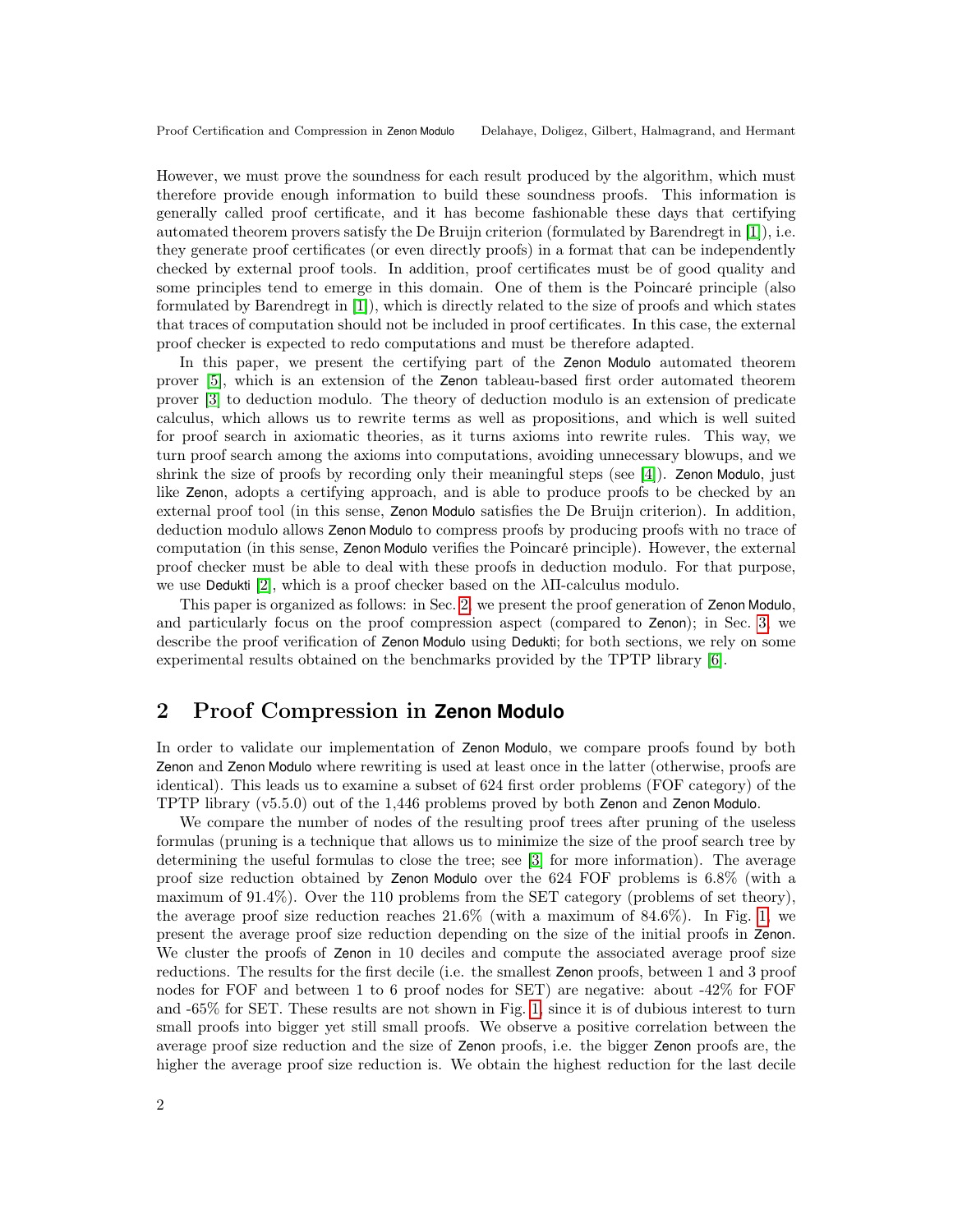

<span id="page-3-1"></span>Figure 1: Proof Compression in Zenon Modulo over the FOF and SET Categories

(i.e. the biggest Zenon proofs, between 70 and 3,474 proof nodes in FOF and between 54 and 132 proof nodes in SET): about 25% for FOF and 45% for SET.

To illustrate the proof compression in Zenon Modulo, we present, in Fig. [2,](#page-4-0) the proofs found by Zenon and Zenon Modulo for the problem SET705+4, which states that every set is included in its powerset, i.e.  $\forall A \ A \in \mathcal{P}(A)$ . The axioms used to complete this proof are the following:

$$
\forall X, A \ (X \in \mathcal{P}(A) \Leftrightarrow X \subseteq A) \quad (powerset)
$$
  

$$
\forall A, B \quad (A \subseteq B \Leftrightarrow \forall X \ (X \in A \Rightarrow X \in B)) \quad (subset)
$$

Zenon uses the powerset axiom as an hypothesis and the subset axiom as a definition, called by the p-unfold<sub>-</sub> rule. In contrast, **Zenon Modulo** transforms these two axioms into propositional rewrite rules as follows:

$$
X \in \mathcal{P}(A) \longrightarrow X \subseteq A \quad (powerset)
$$
  

$$
A \subseteq B \longrightarrow \forall X (X \in A \Rightarrow X \in B) \quad (subset)
$$

We observe a reduction of 55% of proof nodes in Zenon Modulo. The resulting proof tree is also much simpler since there is no branch creation.

### <span id="page-3-0"></span>3 Proof Verification with **Dedukti**

Integrating some rewriting capabilities on top of the two existing outputs of Zenon for Coq and Isabelle would lose compression of Sec. [2](#page-2-0) by providing all the rewrite steps. We chose instead to use a proof checker with rewriting capabilities: Dedukti, based on the  $\lambda \Pi$ -calculus modulo.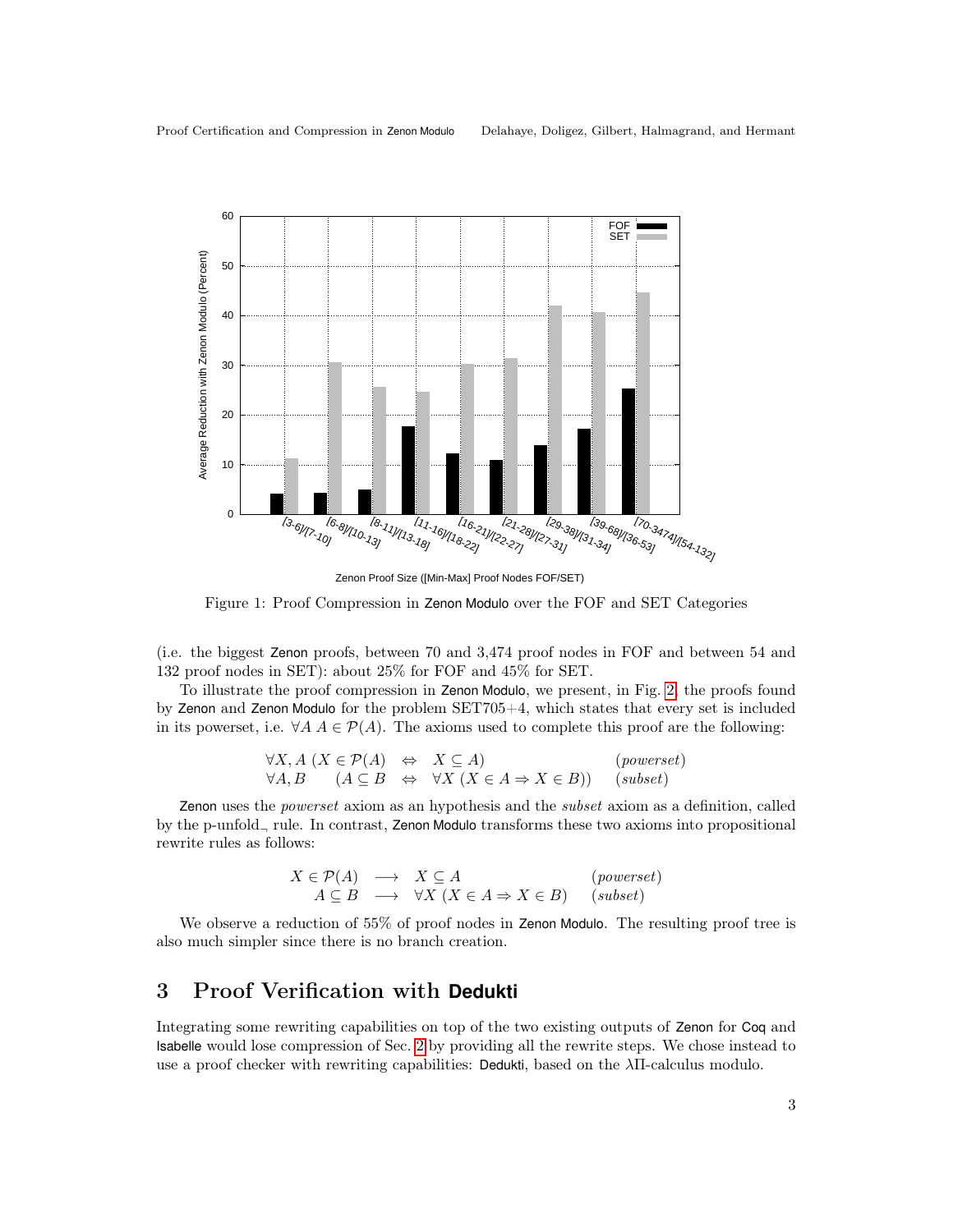Proof Certification and Compression in Zenon Modulo Delahaye, Doligez, Gilbert, Halmagrand, and Hermant

| Proof in Zenon:                                                                                                                                                                                                                                                                                                                                                                                                                                                                                                        | Proof in Zenon Modulo:                                                                                                                                                                                                                                                                                                            |
|------------------------------------------------------------------------------------------------------------------------------------------------------------------------------------------------------------------------------------------------------------------------------------------------------------------------------------------------------------------------------------------------------------------------------------------------------------------------------------------------------------------------|-----------------------------------------------------------------------------------------------------------------------------------------------------------------------------------------------------------------------------------------------------------------------------------------------------------------------------------|
|                                                                                                                                                                                                                                                                                                                                                                                                                                                                                                                        | $\dfrac{\neg(\forall A \ (A \in \mathcal{P}(A)))}{\neg(\forall X \ (X \in \tau_1 \Rightarrow X \in \tau_1)} \star \neg(\tau_2 \in \tau_1 \Rightarrow \tau_2 \in \tau_1)} \n\frac{\neg(\tau_2 \in \tau_1 \Rightarrow \tau_2 \in \tau_1)}{\neg(\tau_2 \in \tau_1), \ \tau_2 \in \tau_1} \n\frac{\neg(\tau_2 \in \tau_1)}{\bigcirc}$ |
|                                                                                                                                                                                                                                                                                                                                                                                                                                                                                                                        |                                                                                                                                                                                                                                                                                                                                   |
|                                                                                                                                                                                                                                                                                                                                                                                                                                                                                                                        |                                                                                                                                                                                                                                                                                                                                   |
| $\begin{array}{c} \neg (\forall A\; (A \in \mathcal{P}(A))), \;\; \forall X, A\; (X \in \mathcal{P}(A) \Leftrightarrow X \subseteq A) \\ \neg (\tau_1 \in \mathcal{P}(\tau_1)) \\ \hline \varphi A\; (\tau_1 \in \mathcal{P}(A) \Leftrightarrow \tau_1 \subseteq A) \\ \hline \tau_1 \in \mathcal{P}(\tau_1) \Leftrightarrow \tau_1 \subseteq \tau_1 \end{array}^{\gamma_{\text{Vinst}}} \\ \begin{array}{c} \gamma_{\text{Vinst}} \\ \hline \tau_1 \in \mathcal{P}(\tau_1) \Leftrightarrow \tau_1 \subseteq \tau_1 \$ |                                                                                                                                                                                                                                                                                                                                   |
|                                                                                                                                                                                                                                                                                                                                                                                                                                                                                                                        |                                                                                                                                                                                                                                                                                                                                   |
|                                                                                                                                                                                                                                                                                                                                                                                                                                                                                                                        | where:                                                                                                                                                                                                                                                                                                                            |
|                                                                                                                                                                                                                                                                                                                                                                                                                                                                                                                        | $\tau_1 = \epsilon(A) \cdot \neg (A \in \mathcal{P}(A))$                                                                                                                                                                                                                                                                          |
|                                                                                                                                                                                                                                                                                                                                                                                                                                                                                                                        | $\tau_2 = \epsilon(X) \cdot \neg (X \in \tau_1 \Rightarrow X \in \tau_1)$                                                                                                                                                                                                                                                         |
|                                                                                                                                                                                                                                                                                                                                                                                                                                                                                                                        |                                                                                                                                                                                                                                                                                                                                   |
|                                                                                                                                                                                                                                                                                                                                                                                                                                                                                                                        | and:<br>$\star = \delta_{\neg \forall}$ , powerset, subset                                                                                                                                                                                                                                                                        |
|                                                                                                                                                                                                                                                                                                                                                                                                                                                                                                                        |                                                                                                                                                                                                                                                                                                                                   |

<span id="page-4-0"></span>Figure 2: Proofs of Problem SET705+4 in Zenon and Zenon Modulo

As the target logic is constructive, a translation from classical logic must be therefore implemented. Since Dedukti offers many facilities to define shallow embeddings (thanks to rewrite rules), we opted for a double-negation translation rather than for a non-computational axiomatization. Introducing double-negations at each place à la Kolmogorov [\[8\]](#page-5-7) is a linear solution with respect to proof size, but appeared impracticable. This is why we forged a translation that introduces as few double-negation as possible, improving over previously existing work by Gödel, Gentzen, and Kuroda [\[8\]](#page-5-7). Moreover, we treat differently the formulas along the side of the sequent they appear, following the remark that left-rules are identical in classical and intuitionistic sequent calculi. Combined with the use of rewrite rules, this has an important impact on the size of the generated certificates, and on the time it takes to check them.

As shown in Tab. [1,](#page-5-8) this approach is currently able to check with success about 90% of the proofs found by Zenon Modulo, and no certificate has been explicitly rejected. As for failures, there are two main reasons for which some proofs fail to be checked properly. The first one (see the column "Dedukti Failure") is that Dedukti itself does not succeed to check its input. This is mainly due to the produced rewrite system, which is ill-formed according to Dedukti. In particular, this is the case when the rewrite system is non-terminating or contain some non-linear rules (Dedukti may also fail in presence of non-confluent rewrite systems). Since the heuristic that transforms automatically axioms into rewrite rules used by Zenon Modulo does not perform any verification over the produced rewrite system, we can imagine to reduce the proportion of these cases of Dedukti failure by carrying out a (mainly syntactical) study of the rewrite system (possibly using some dedicated external tools) before calling Dedukti.

The second reason of failures (see the column "Backend Issue") is that the backend fails to produce a result (timeout or memory overflow) due to internal inefficiencies. By making the translation depend of the side of the sequent where the formula appears, we lose modularity. In other words, the cut rule is not "directly" admissible. Unfortunately, cuts are introduced by Zenon Modulo during proof search and proof optimization, before the intervention of the backend. To treat them, we have to eliminate them "by hand" up to a point where both left and right translations become equal. This step has not been optimized yet, and may take exponential time and size. Even worse, in deduction modulo, this process may loop whatever the reduction strategy. Another increase in the complexity of the translation is introduced by the analysis of the proof tree as a whole to decide whether the double-negation introduced by the translation of